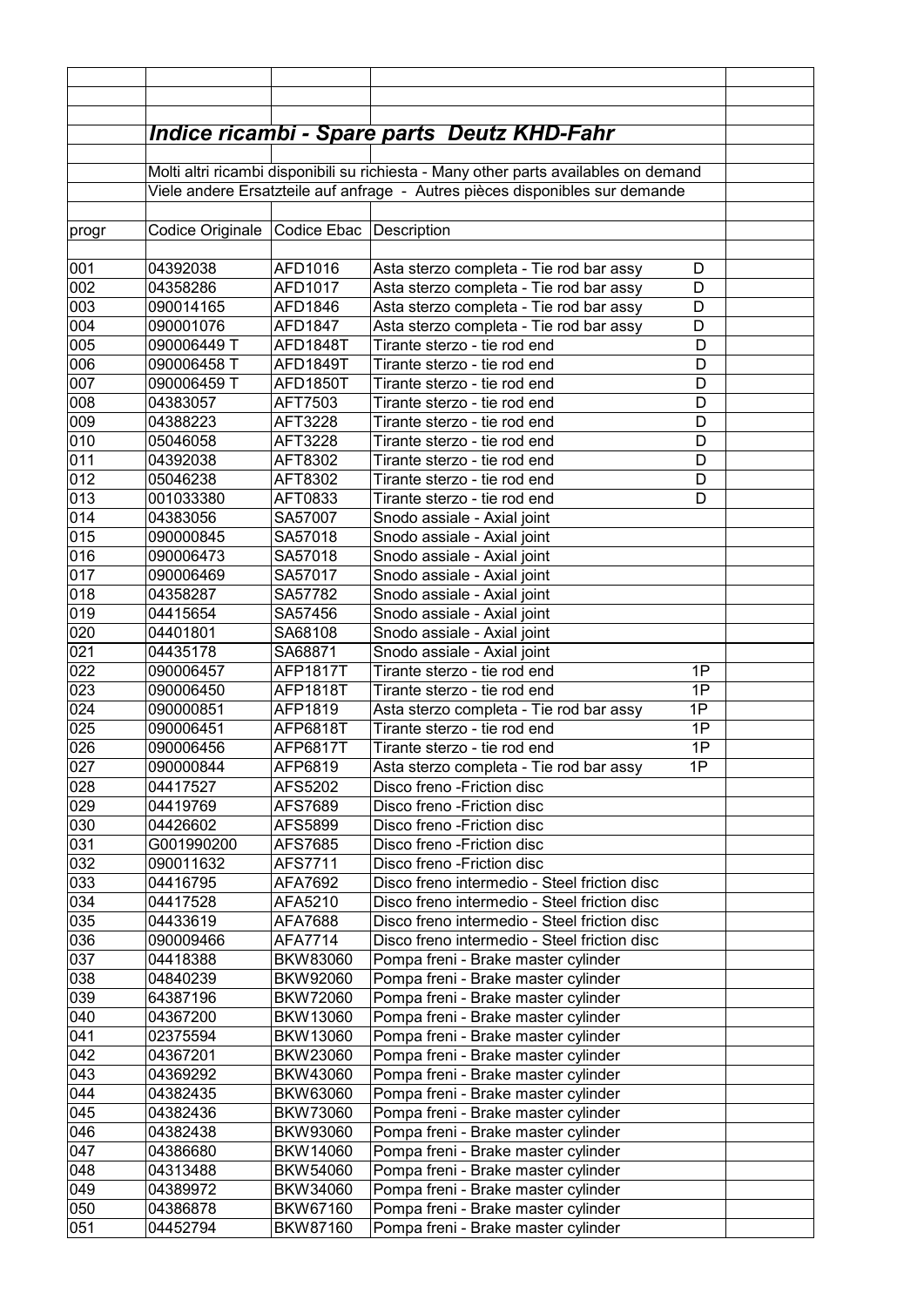|                  |                                                                                                                                                                      |                         | Indice ricambi - Spare parts Deutz KHD-Fahr |  |  |  |
|------------------|----------------------------------------------------------------------------------------------------------------------------------------------------------------------|-------------------------|---------------------------------------------|--|--|--|
|                  |                                                                                                                                                                      |                         |                                             |  |  |  |
|                  | Molti altri ricambi disponibili su richiesta - Many other parts availables on demand<br>Viele andere Ersatzteile auf anfrage - Autres pièces disponibles sur demande |                         |                                             |  |  |  |
|                  |                                                                                                                                                                      |                         |                                             |  |  |  |
| progr            | Codice Originale                                                                                                                                                     | Codice Ebac Description |                                             |  |  |  |
| 052              | 06261151                                                                                                                                                             | BKW44060                | Pompa freni - Brake master cylinder         |  |  |  |
| $\overline{053}$ | 06237268                                                                                                                                                             | BKW44060                | Pompa freni - Brake master cylinder         |  |  |  |
| 054              | 06261149                                                                                                                                                             | BKW44060                | Pompa freni - Brake master cylinder         |  |  |  |
| 055              | 16023484                                                                                                                                                             | BKW44060                | Pompa freni - Brake master cylinder         |  |  |  |
| 056              | 04326389                                                                                                                                                             | BKW44060                | Pompa frizione - Clutch master cylinder     |  |  |  |
| 057              | 04369687                                                                                                                                                             | BKW94060                | Pompa frizione - Clutch master cylinder     |  |  |  |
| 058              | 04386677                                                                                                                                                             | BKW35060                | Pompa frizione - Clutch master cylinder     |  |  |  |
| 059              | 04411562                                                                                                                                                             | BKW45060                | Pompa frizione - Clutch master cylinder     |  |  |  |
| 060              | 04317833                                                                                                                                                             | BKW55060                | Pompa frizione - Clutch master cylinder     |  |  |  |
|                  |                                                                                                                                                                      |                         |                                             |  |  |  |
|                  |                                                                                                                                                                      |                         |                                             |  |  |  |
|                  |                                                                                                                                                                      |                         |                                             |  |  |  |
|                  |                                                                                                                                                                      |                         |                                             |  |  |  |
|                  |                                                                                                                                                                      |                         |                                             |  |  |  |
|                  |                                                                                                                                                                      |                         |                                             |  |  |  |
|                  |                                                                                                                                                                      |                         |                                             |  |  |  |
|                  |                                                                                                                                                                      |                         |                                             |  |  |  |
|                  |                                                                                                                                                                      |                         |                                             |  |  |  |
|                  |                                                                                                                                                                      |                         |                                             |  |  |  |
|                  |                                                                                                                                                                      |                         |                                             |  |  |  |
|                  |                                                                                                                                                                      |                         |                                             |  |  |  |
|                  |                                                                                                                                                                      |                         |                                             |  |  |  |
|                  |                                                                                                                                                                      |                         |                                             |  |  |  |
|                  |                                                                                                                                                                      |                         |                                             |  |  |  |
|                  |                                                                                                                                                                      |                         |                                             |  |  |  |
|                  |                                                                                                                                                                      |                         |                                             |  |  |  |
|                  |                                                                                                                                                                      |                         |                                             |  |  |  |
|                  |                                                                                                                                                                      |                         |                                             |  |  |  |
|                  |                                                                                                                                                                      |                         |                                             |  |  |  |
|                  |                                                                                                                                                                      |                         |                                             |  |  |  |
|                  |                                                                                                                                                                      |                         |                                             |  |  |  |
|                  |                                                                                                                                                                      |                         |                                             |  |  |  |
|                  |                                                                                                                                                                      |                         |                                             |  |  |  |
|                  |                                                                                                                                                                      |                         |                                             |  |  |  |
|                  |                                                                                                                                                                      |                         |                                             |  |  |  |
|                  |                                                                                                                                                                      |                         |                                             |  |  |  |
|                  |                                                                                                                                                                      |                         |                                             |  |  |  |
|                  |                                                                                                                                                                      |                         |                                             |  |  |  |
|                  |                                                                                                                                                                      |                         |                                             |  |  |  |
|                  |                                                                                                                                                                      |                         |                                             |  |  |  |
|                  |                                                                                                                                                                      |                         |                                             |  |  |  |
|                  |                                                                                                                                                                      |                         |                                             |  |  |  |
|                  |                                                                                                                                                                      |                         |                                             |  |  |  |
|                  |                                                                                                                                                                      |                         |                                             |  |  |  |
|                  |                                                                                                                                                                      |                         |                                             |  |  |  |
|                  |                                                                                                                                                                      |                         |                                             |  |  |  |
|                  |                                                                                                                                                                      |                         |                                             |  |  |  |
|                  |                                                                                                                                                                      |                         |                                             |  |  |  |
|                  |                                                                                                                                                                      |                         |                                             |  |  |  |
|                  |                                                                                                                                                                      |                         |                                             |  |  |  |
|                  |                                                                                                                                                                      |                         |                                             |  |  |  |